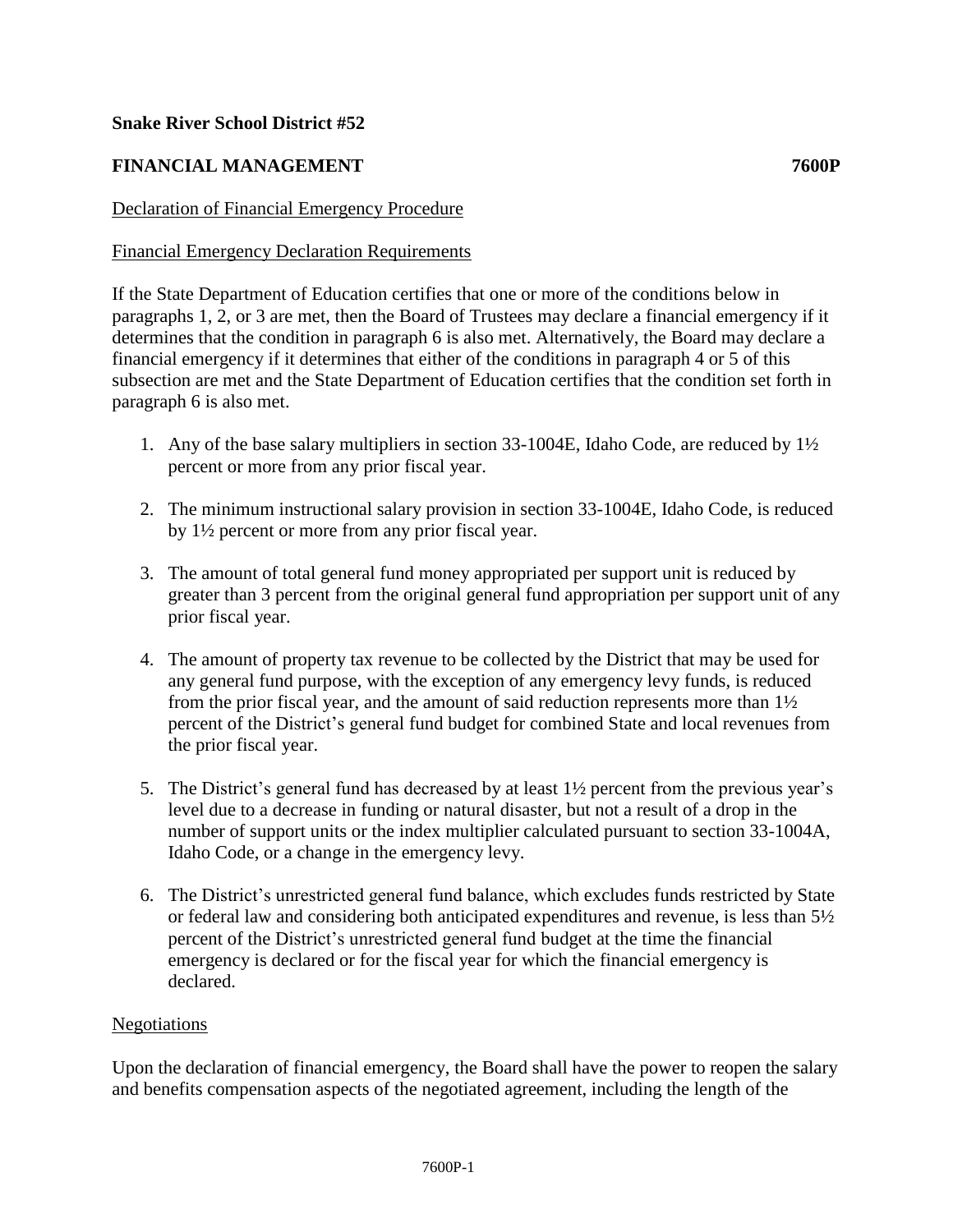certificated employee contracts and the amount of compensation and benefits. And, if the parties to the negotiated agreement mutually agree, the Board shall also have the power to reopen the other matters contained within the negotiated agreement directly affecting the financial circumstance in the District.

The Board and the local education association will meet and confer in good faith for the purpose of reaching agreement on such issues. If an agreement has not been reached, the Board may impose its last, best offer following the outcome of the due process hearing.

### Due Process Hearing

If the Board takes action after the declaration of a financial emergency and such action is directed at more than one certificated employee and if mutually agreed to by both parties, the Board shall use the following procedure to conduct a single, joint due process hearing for all affected certificated employees within 67 days of the declaration of financial emergency or on or before June 22, whichever shall occur first. The due process hearing shall not be required if the Board and the local education association reach an agreement.

- 1. The Superintendent or any other duly authorized administrative officer of the District may recommend the change in the length of the term stated in the current contract or reduce the salary of any certificated employee by filing with the Board written notice specifying the purported reasons for such changes.
- 2. Upon receipt of such notice, the Board acting through its duly authorized administrative official, shall give the affected employees written notice of the reductions and the recommendation of the change in the length of the term stated in the current contract or the reduction of salary, along with written notice of a hearing before the Board prior to any determination by the Board.
- 3. The hearing shall be scheduled to take place not less than six days nor more than 14 days after receipt of the notice by the employees. The date provided for the hearing may be changed by mutual consent.
- 4. The hearing shall be open to the public.
- 5. All testimony at the hearing shall be given under oath or affirmation. Any member of the Board, or the clerk of the Board, may administer oaths to witnesses or affirmations by witnesses.
- 6. The employees may be represented by legal counsel and/or by a representative of a local or State education association.
- 7. The Chair of the Board, or the designee of the Chair, shall conduct the hearing.
- 8. The Board shall cause an electronic record of the hearing to be made or shall employ a competent reporter to take stenographic or stenotype notes of all the testimony at the